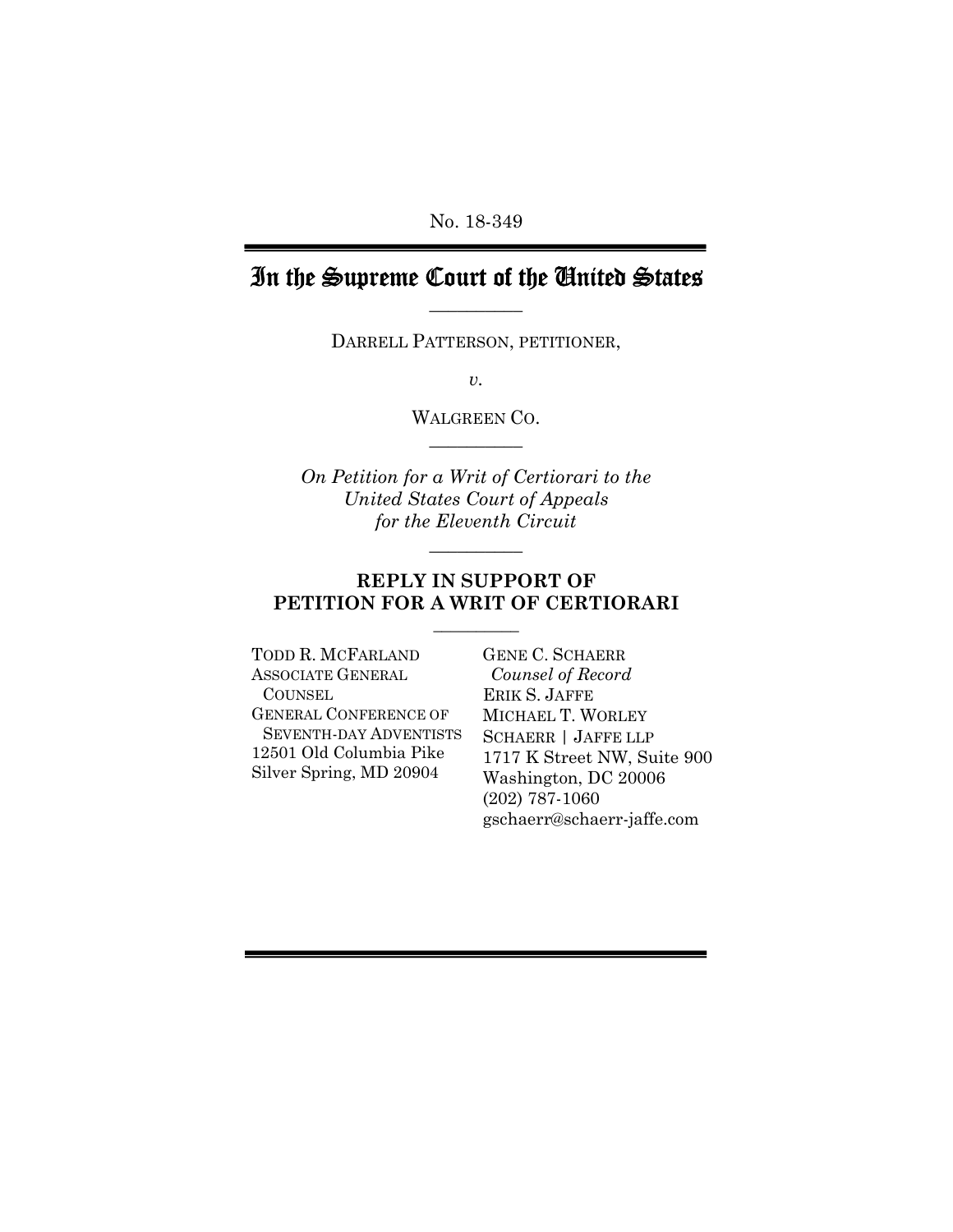# TABLE OF CONTENTS

| III. Hardison's definition of undue hardship 9 |
|------------------------------------------------|
|                                                |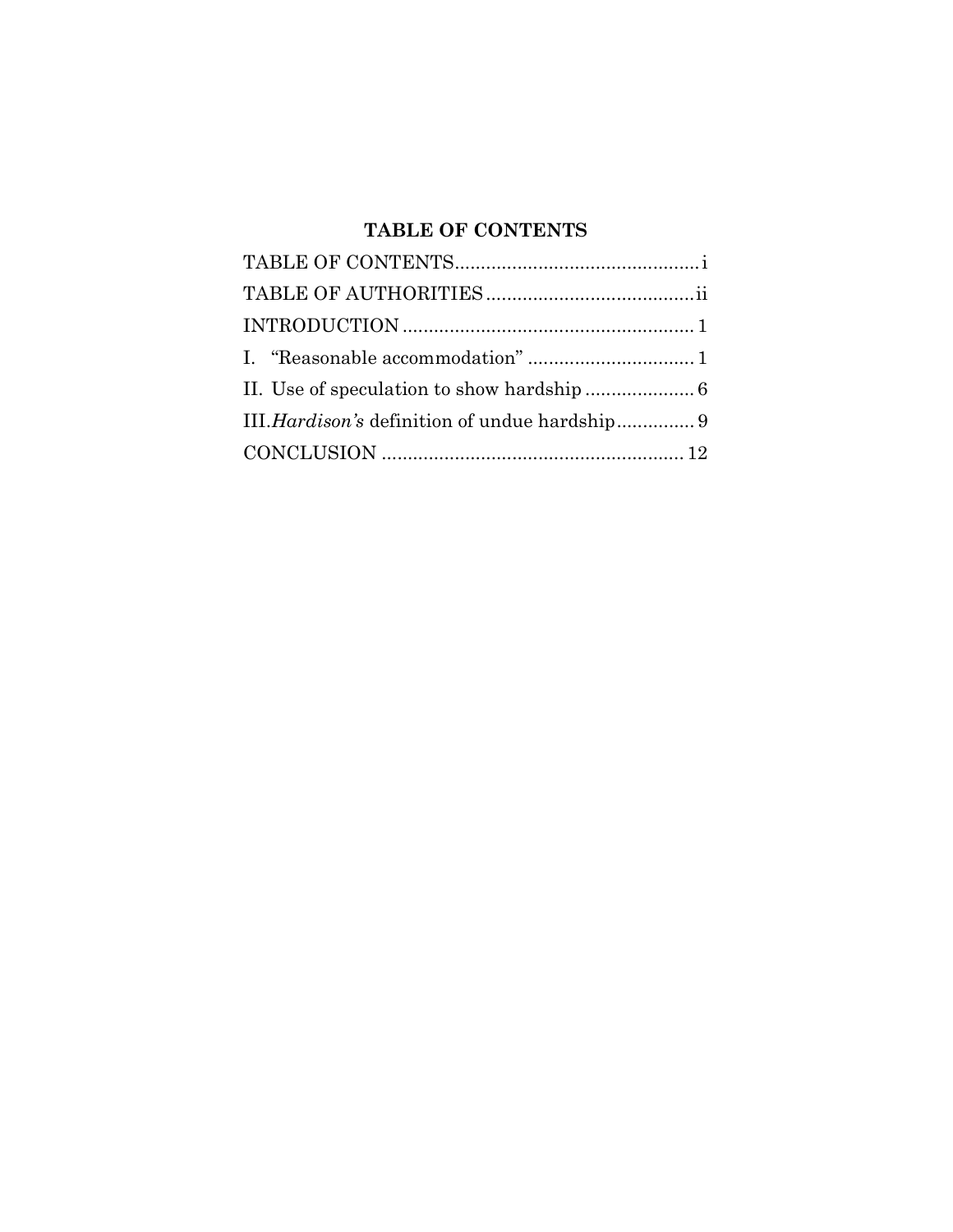# TABLE OF AUTHORITIES

## Cases

| Adams v. Retail Ventures, Inc.,<br>325 Fed. App'x 440 (7th Cir.2009) 10 |
|-------------------------------------------------------------------------|
| Ansonia Bd. of Educ. v. Philbrook,                                      |
| Brown v. Gen. Motors,                                                   |
| Cent. Bank v. First Interstate Bank,                                    |
| Cloutier v. Costco Wholesale Corp.,                                     |
| Cook v. Chrysler Corp.,                                                 |
| EEOC v. Abercrombie & Fitch Stores, Inc.,                               |
| EEOC v. Alamo Rent-A-Car,                                               |
| $EEOC$ v. Aldi, Inc.,<br>2008 WL 859249 (W.D.Pa. Mar.28, 2008)7         |
| <b>EEOC</b> v. Firestone Fibers,                                        |
| EEOC v. JBS USA,                                                        |
| $EEOC$ v. Townley Eng'g & Mfg. Co.,                                     |
| EPA v. EME Homer City Generation,                                       |

ii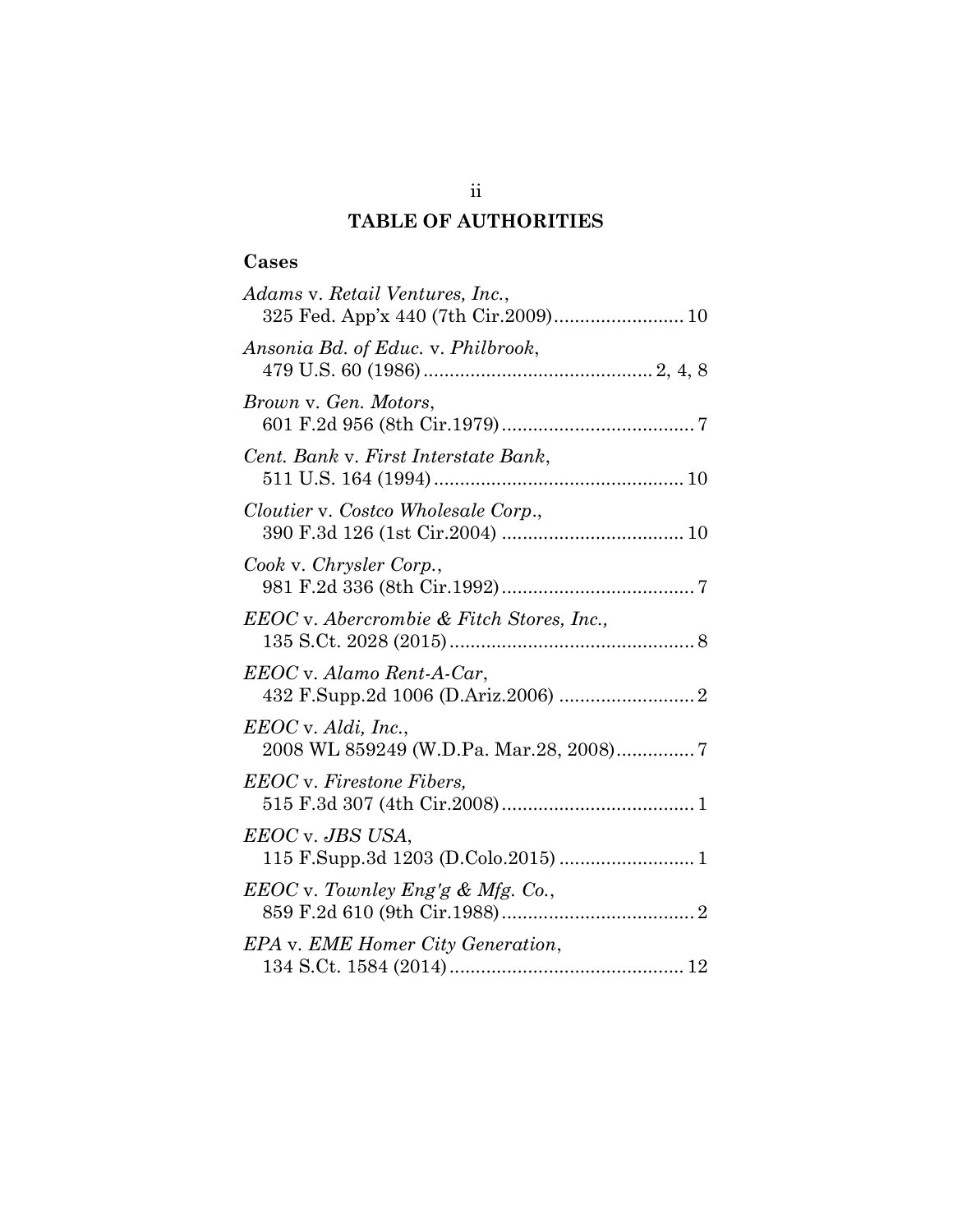| Jones v. UPS,<br>2008 WL 2627675 (N.D.Tex. June 30, 2008)  6 |
|--------------------------------------------------------------|
| Kansas v. Carr,                                              |
| Kennedy v. Bremerton,                                        |
| Kimble v. Marvel Entm't, LLC,                                |
| Opuku-Boateng v. California,                                 |
| Robinson v. Shell Oil Co.,                                   |
| South Dakota v. Wayfair,                                     |
| <i>Sturgill</i> v. UPS,                                      |
| Tabura v. Kellogg,                                           |
| TWA v. Hardison,                                             |
| US Airways, Inc. v. Barnett,                                 |
| Wards Cove Packing Co. v. Antonio,                           |
| Weber v. Roadway Express, Inc.,                              |
| Weyerhaeuser Co. v. United States Fish & Wildlife<br>Serv.,  |

iii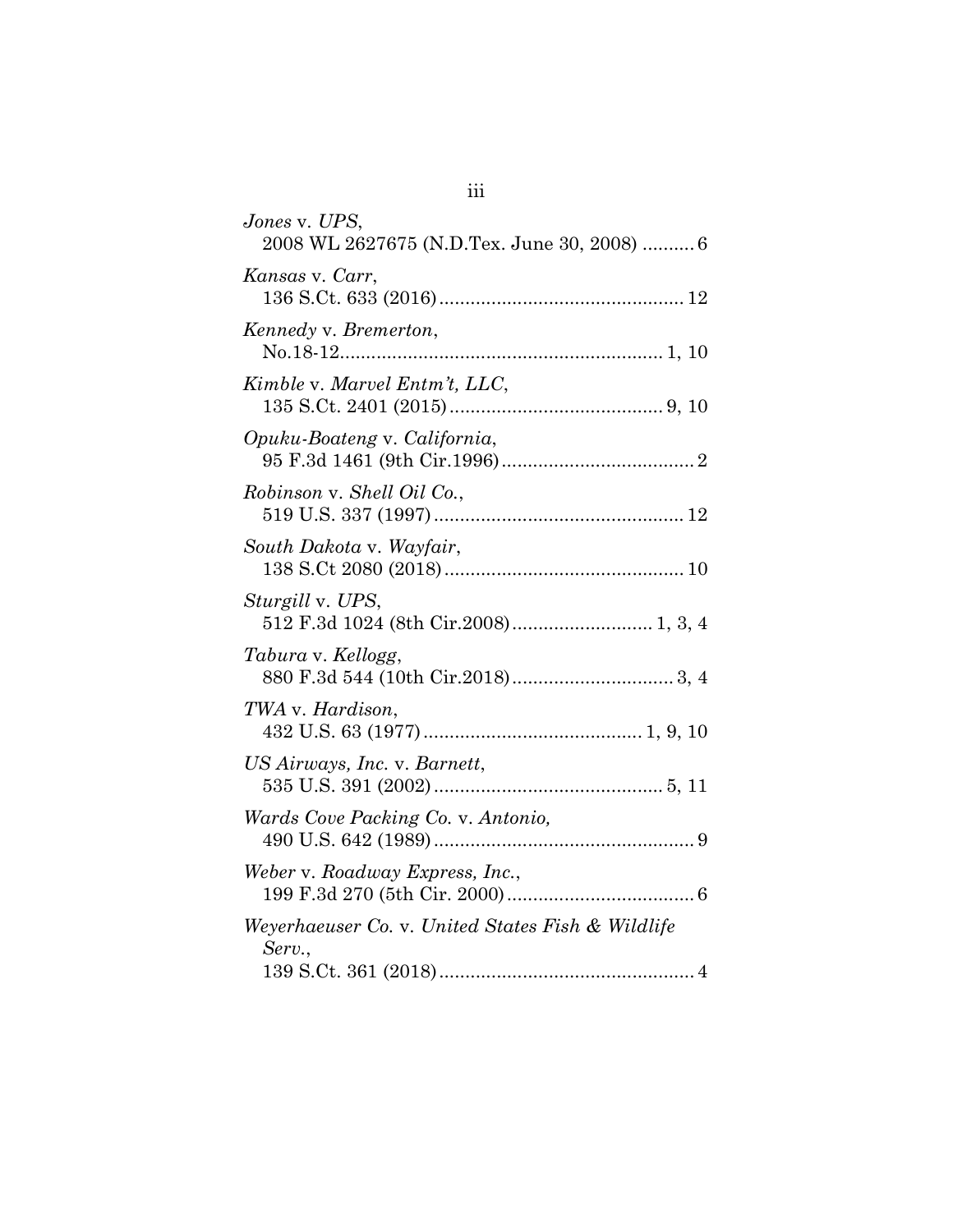## Statutes

## Other Authorities

| EEOC Compliance Manual,                                                                                            |
|--------------------------------------------------------------------------------------------------------------------|
| Kaminer, Debbie N.,<br>The Work-Family Conflict: Developing A Model of<br>Parental Accommodation in the Workplace, |
| Note,<br>Complete or Partial Accommodation: An Analysis of<br><i>the Federal Circuit Split,</i>                    |
| Random House Dictionary of the English Language                                                                    |
| U.S. Attorney General,<br>Federal Law Protections for Religious Liberty                                            |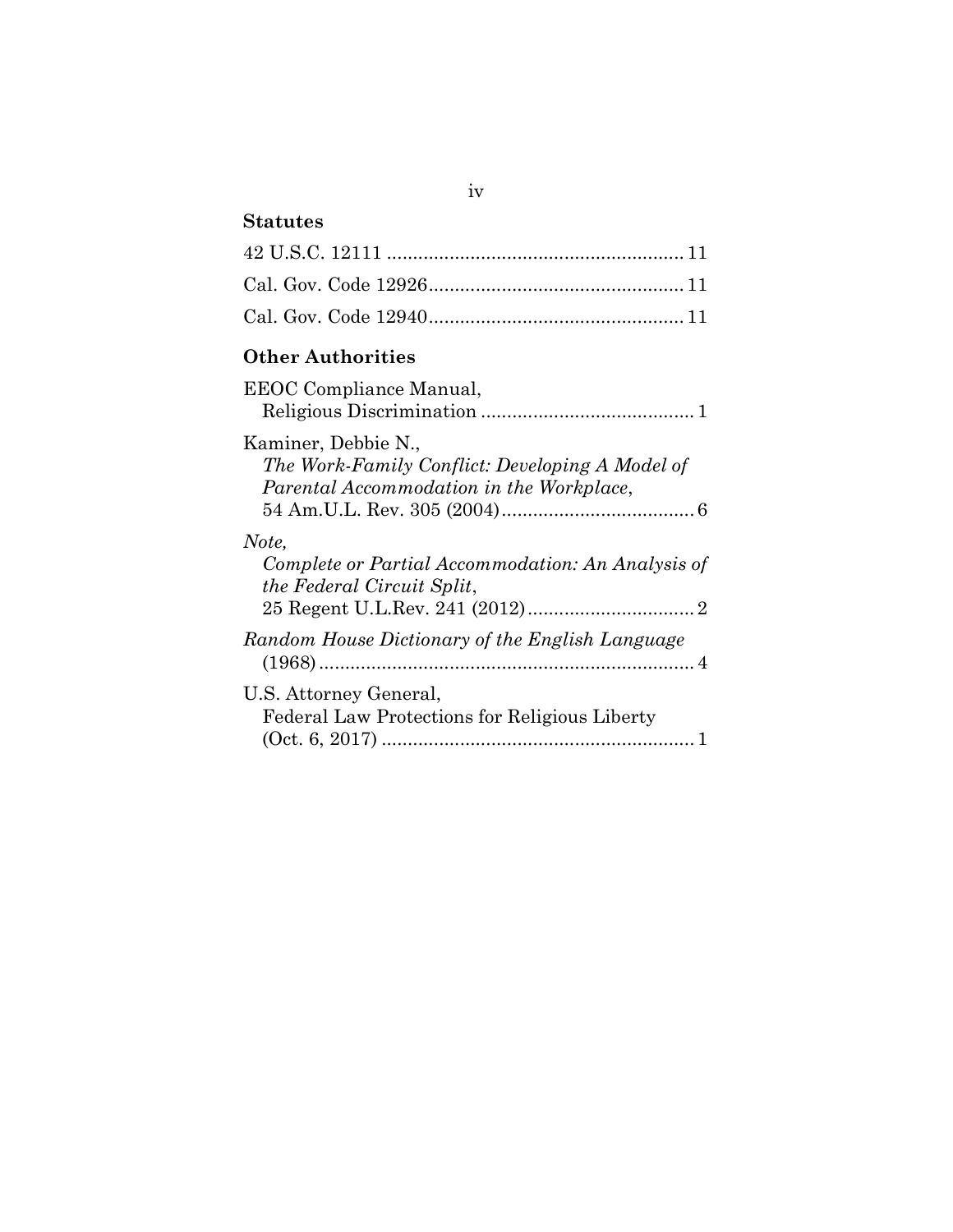### INTRODUCTION

Walgreens' opposition follows the standard blueprint: erroneously claim there are no circuit splits and that the decision below is fact-bound. But there is no denying that the decision joins two circuit conflicts (one acknowledged), or that the EEOC and Department of Justice both reject the Eleventh Circuit's position on both issues.1 And Walgreens' argument that this is not a good vehicle for resolving those conflicts or for reconsidering Hardison, see Kennedy v. Bremerton, No.18-12 (Alito, J., et al., respecting denial of certiorari)—hinges on mischaracterizations of the Eleventh Circuit's analysis.

### I. "Reasonable accommodation"

-

Walgreens doesn't dispute that the EEOC's Compliance Manual acknowledges the split on Title VII's "reasonable accommodation" standard.2 Nor does Walgreens dispute that two circuits have acknowledged the conflict. Sturgill v. UPS, 512 F.3d 1024, 1032 (8th Cir.2008) ("declin[ing] to follow" Second, Sixth, Seventh, and Ninth Circuits); *EEOC* v. Firestone Fibers, 515 F.3d 307, 314 (4th Cir.2008) (similar).3 Nor does Walgreens dispute the amici's showing

<sup>1</sup> See EEOC Compliance Manual, Religious Discrimination ("Manual"), Section 12-IV (adopting petitioner's position on Questions 1 and 2); U.S. Attorney General, Federal Law Protections for Religious Liberty, Principle 17 (Oct. 6, 2017) (same).

<sup>2</sup> Manual n.130 (citing circuit decisions as "hav[ing] approached the issue of what is a reasonable accommodation in a manner that conflicts with longstanding Commission and judicial precedent."); accord Pet.16,18.

<sup>3</sup> Accord, e.g., EEOC v. JBS USA, 115 F.Supp.3d 1203, 1228–1229 (D.Colo.2015); Note, Complete or Partial Accommodation: An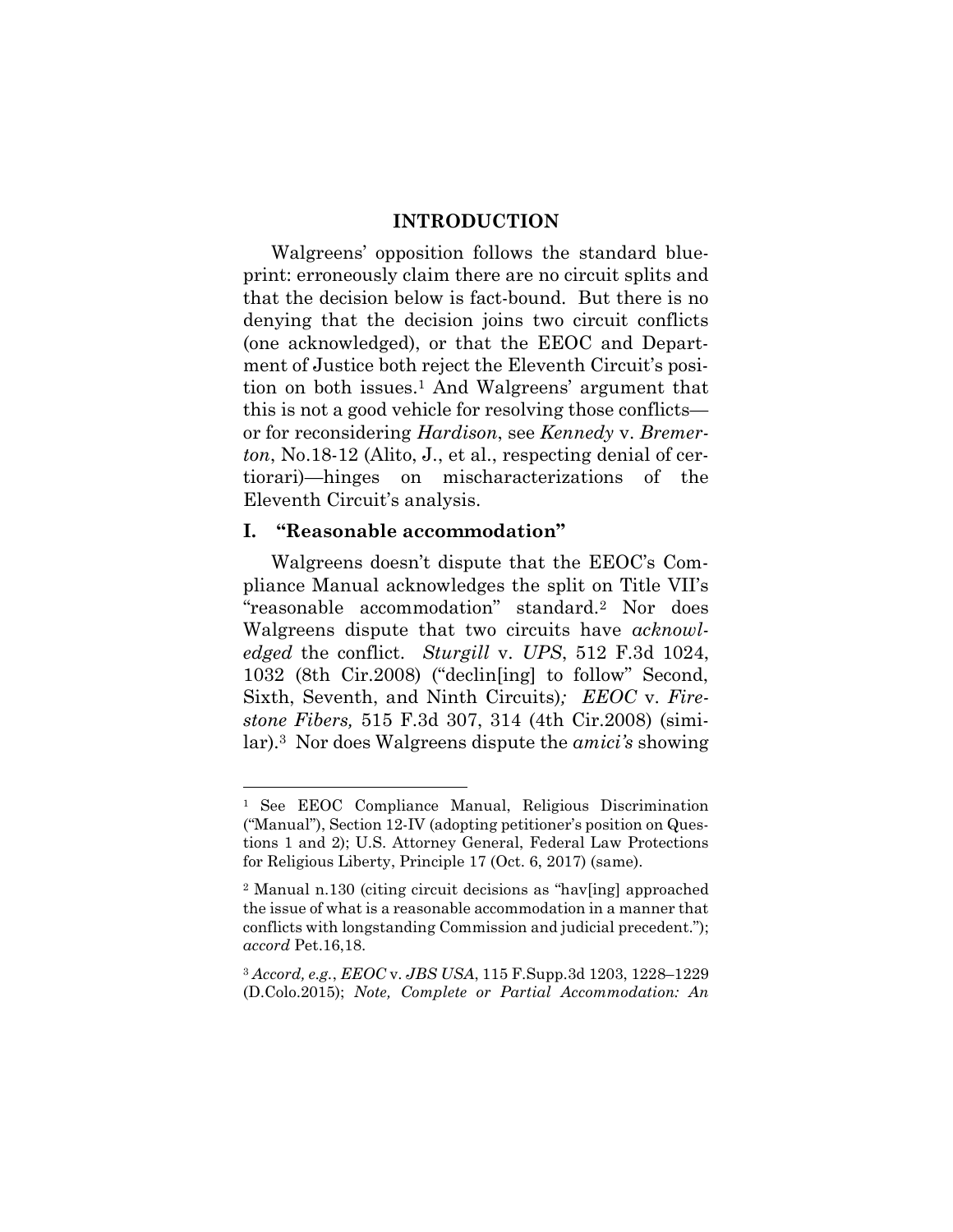that the expansion of *Ansonia*'s "reasonable accommodation" safe harbor has devastating effects on religious workers. Church of Jesus Christ of Latter-day Saints et al. at 4-6. Instead, Walgreens twists the facts and holdings of both the decision below and the cases with which it and another published Eleventh Circuit decision conflict. Examining those opinions makes plain that there is a split on Question 1—whether reasonable accommodations must eliminate rather than merely mitigate a work-religion conflict—and that this case squarely presents that issue.

1. Walgreens mischaracterizes Opuku-Boateng v.  $California$ , 95 F.3d 1461 (9th Cir.1996), all but ignoring its holding that, if negotiations "do not produce a proposal by the employer that would eliminate the religious conflict," the employer only prevails if it shows undue hardship or accepts the employee's choice of accommodation. Id. at 1467. Instead, Walgreens argues (at 13) that Opuku-Boateng could have been resolved on narrower grounds—that no proposal was offered. But that ignores the plain text of the decision. 95 F.3d at 1467-1469. Unlike the Eleventh Circuit and its allies, Opuku-Boateng and other Ninth Circuit opinions<sup>4</sup> expressly limit the employer's safe harbor to that established in Ansonia—i.e., "accommodation" means fully eliminating the work-religion conflict. And Walgreen's suggestion (at 13) that Opuku-Boateng embraced using shift swaps as an accommodation even if conflicts persisted again misreads the opinion, which

Analysis of the Federal Circuit Split, 25 Regent U.L.Rev. 241 (2012).

 $4$  See, e.g., *EEOC* v. Townley *Eng'g & Mfg.* Co., 859 F.2d 610, 615 (9th Cir.1988); EEOC v. Alamo Rent-A-Car, 432 F.Supp.2d 1006, 1011 (D.Ariz.2006).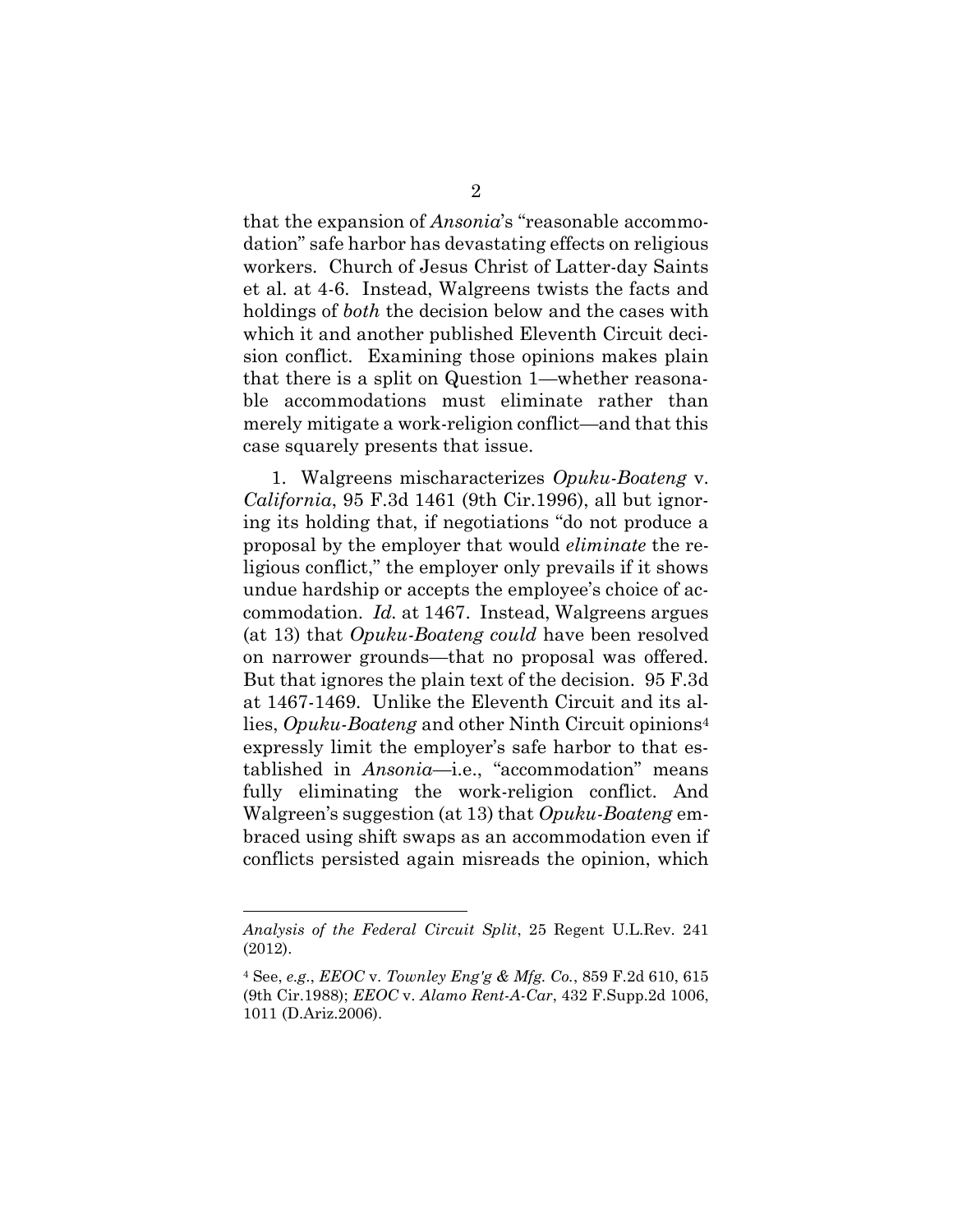envisioned swaps that "would completely eliminate the hypothetical difficulty[.]" 95 F.3d 1471.

 As the petition and amici explain, the same is true of other circuits that follow the EEOC's rule. Pet.14-15; Founders First 7-8. Each of them likewise holds that a "reasonable accommodation" eliminates the conflict. Pet.14-20.

 2. Walgreens similarly tries to avoid Tabura's and Sturgill's holdings that "reasonable accommodation" is a jury question when the conflict is not eliminated. Walgreens tries (at 16) to distinguish Tabura because Patterson supposedly (1) was previously accommodated through a modified schedule,<sup>5</sup> (2) refused to ask other employees to swap in the situation that led to his firing,<sup>6</sup> and (3) was then offered a "lateral" job change to his entry-level position.7 As the footnotes explain, this misstates the record. Regardless, it ignores that under Tabura and Sturgill, such factual questions regarding reasonable accommodation are for the jury, not the court. A conflict over who should resolve factual issues such as this doesn't make the case factbound, but rather squarely raises the legal question of who should decide, on which there is a circuit split.

 But even if Walgreens were correct in its view of the facts here, it doesn't dispute that it offered no assurance that Patterson's religious practice would be accommodated if he agreed to the demotion. The central question thus remains: Is a worker entitled to a

<sup>5</sup> But see Doc.62:8 (Walgreens' official claims earlier shift arrangement "not changed for [Patterson.]").

<sup>6</sup> But see Doc.60:52 (Patterson explaining he was authorized to swap only with Alsbaugh, who could not swap).

<sup>7</sup> But see Pet.6, 9 (proposed position was a demotion).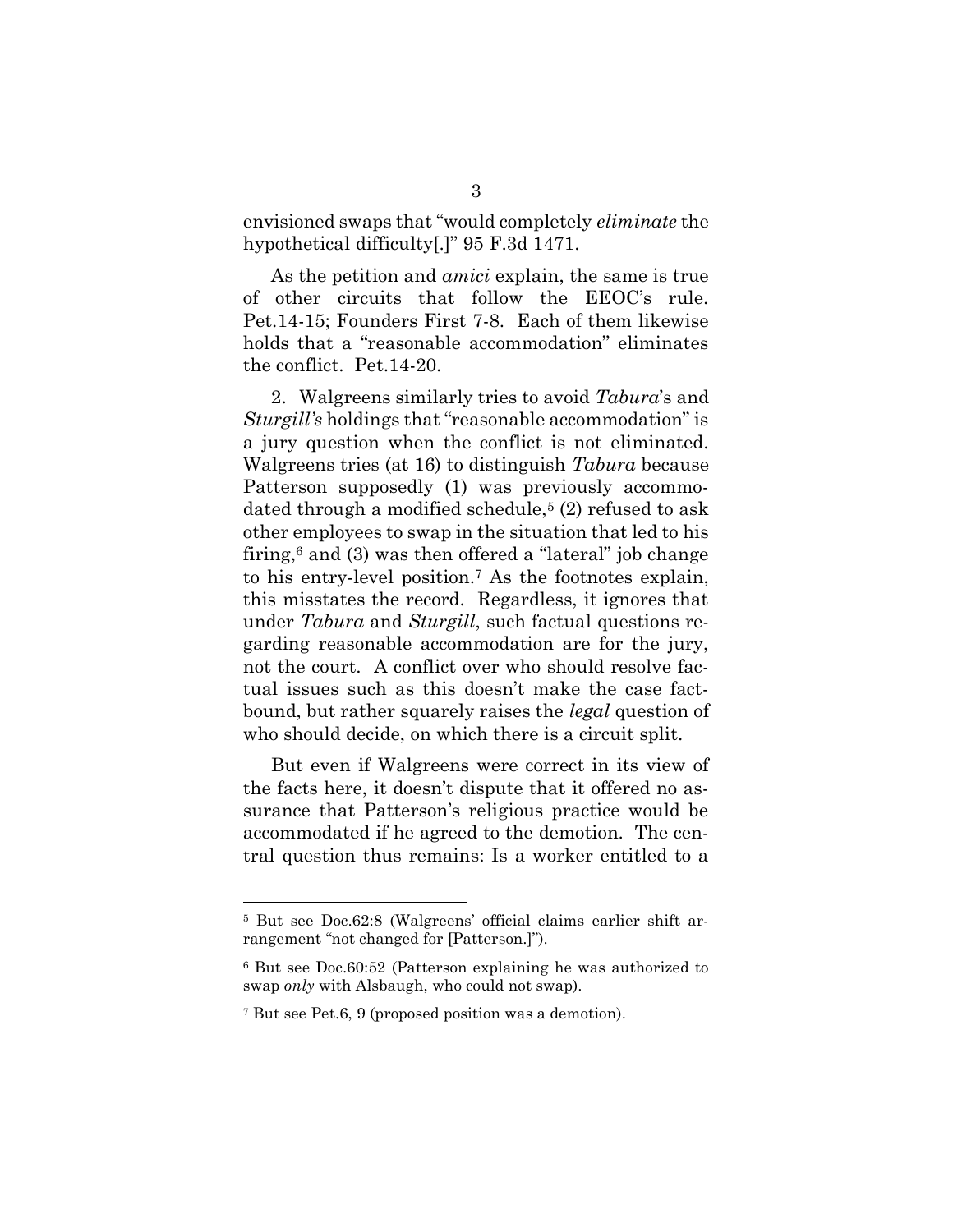jury trial when it is at least unclear whether the arrangement is a "reasonable accommodation" because it did not eliminate the conflict? Tabura answers yes: what is a reasonable accommodation "is ordinarily a question of fact to be decided by the fact finder." 880 F.3d at 555. By affirming summary judgment for Walgreens, the Eleventh Circuit answers no.

Like Tabura, Sturgill squarely rejected the EEOC's elimination rule. 512 F.3d at 1033; Pet.16-18. It also concluded that a jury could award relief against an employer that fired an employee for missing even one shift. 512 F.3d at 1033. Because the decision below held to the contrary, it split with *Sturgill* on that point as well.

3. Walgreens further claims (at 17) that the text of Title VII requires only that it "reasonably accommodate" Patterson, "not 'totally accommodate.'" That is an interesting, if incorrect, argument on the merits, but it has little bearing on whether certiorari should be granted.

Regardless, Walgreens ignores basic principles of grammar: "According to the ordinary understanding of how [modifiers] work," adverbs cannot contradict verbs. Weyerhaeuser Co. v. United States Fish & Wildlife Serv., 139 S.Ct. 361, 368 (2018). "Reasonably" is an adverb, modifying the verb "accommodate." And accommodate means "to reconcile." E.g., Random House Dictionary 9 (1968) (definition 3 of "accommodation"); Ansonia, 479 U.S. at 69. By insisting that Patterson be willing to work at least occasionally if he accepted the demotion to an entry-level position, Walgreens did not "reconcile" his religious practice with Walgreens' (supposed) work requirements. See Pet.8 (citing Doc.60:45, 52). On that point, there was no accommodation—"reasonable" or otherwise.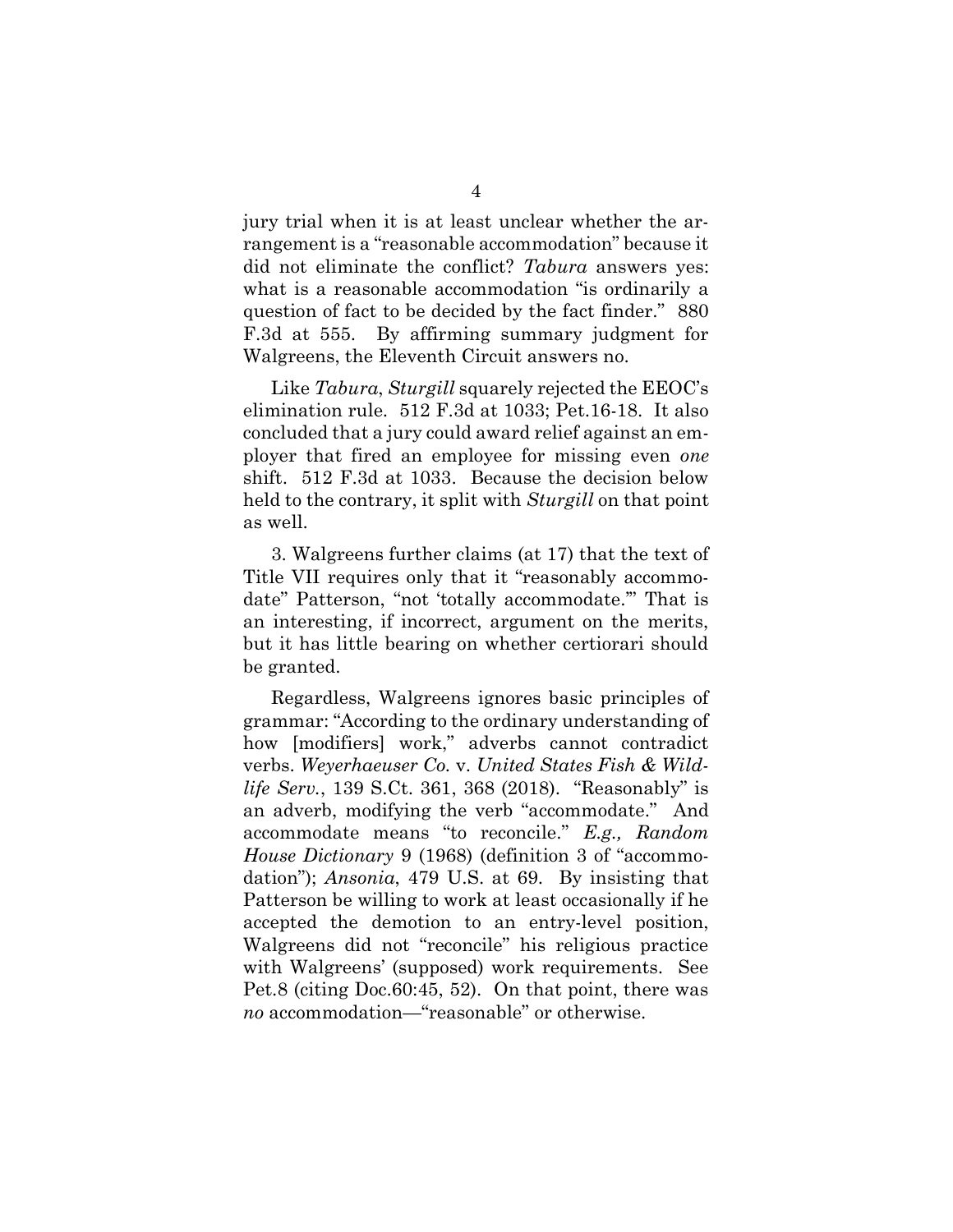Indeed, as this Court explained under the analogous Americans with Disabilities Act, "[a]n ineffective 'modification' or 'adjustment' will not accommodate a disabled individual's limitations" because "the word 'accommodation'… conveys the need for effectiveness." US Airways, Inc. v. Barnett, 535 U.S. 391, 400 (2002). Those circuits that have rejected conflict elimination under Title VII conflict in principle with Barnett: Because an accommodation must be "effective" to be an accommodation at all, a "reasonable accommodation" is a subset of all genuine accommodations—not one that falls short of removing the conflict.

4. Walgreens also claims (at 21-22) this is not a good vehicle because Patterson's position depends on a view of the record that differs from the Eleventh Circuit's. Not so. Although the Eleventh Circuit repeatedly failed to evaluate the record in the light most favorable to Patterson (cf., e.g., notes 5-7, supra), the court still conceded that Walgreens' proposed "accommodation" of shift swapping, whether at his present position or another one, would leave Patterson at risk of having to work on his Sabbath or be fired, Pet.9a, 10a, and Walgreens' proposals thus did not "eliminate the conflict."

Accordingly, the decision below affirming summary judgment would have to be vacated, at a minimum, if this Court adopts either the EEOC's "elimination" requirement or the "jury issue" position of the Eighth and Tenth Circuits.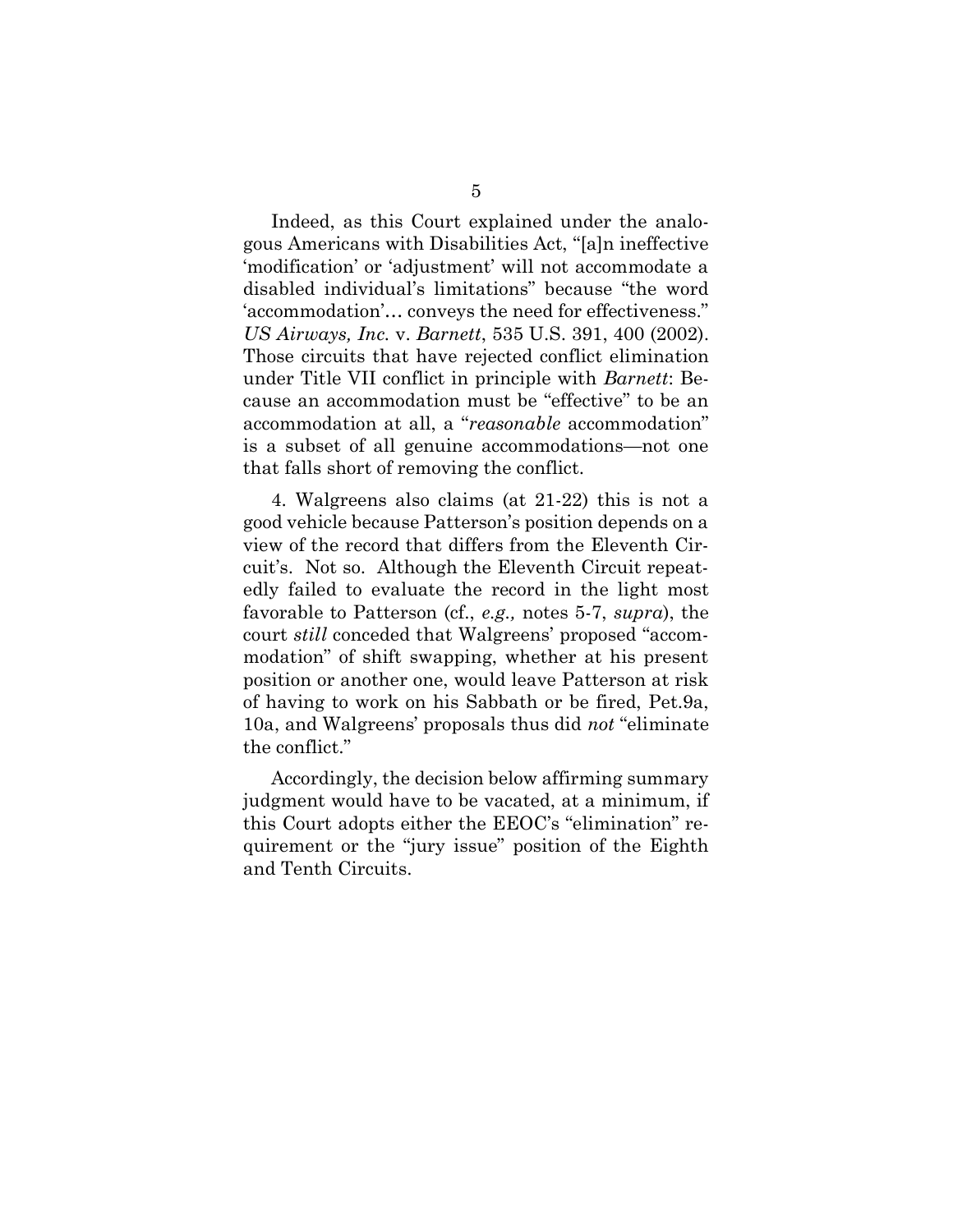#### II. Use of speculation to show hardship

Walgreens uses the same boilerplate maneuvers to challenge the split on Question 2—whether defendants may rely on speculation to establish undue hardship. Walgreens ignores that the EEOC has interpreted Title VII as forbidding such speculation. Pet.24. And it ignores the amici, which explain the severe practical problems of allowing employers to rely on speculation. Christian Legal Society 7-15; Church of Jesus Christ 7-8.

1. As to the circuit conflict, Walgreens doesn't dispute that Fifth and Sixth Circuit decisions allow reliance on speculation, that the Third Circuit suggests the same in dicta, or that the EEOC guidance forbids such speculation. See Pet.24-25 & n.7.8 Walgreens' main argument (at 24) is that no circuit forbids speculation as a "general legal standard." But a law review article recognizes the split9 and the language of several circuit decisions makes clear the disagreement over legal standards.

For example, the Eighth Circuit has cited its Brown decision for the "proposition"—that is, the legal standard—"that an employer's costs of accommodation must mean present undue hardship as distinguished from anticipated or multiplied hardship," thus forbidding reliance on "speculative evidence or future impact." Cook v. Chrysler Corp., 981 F.2d 336, 339 (8th

<sup>8</sup> See also, e.g., Jones v. UPS, 2008 WL 2627675 (N.D.Tex. June 30, 2008) (citing Weber for the proposition that, "[i]n [the Fifth] [C]ircuit, the 'mere possibility' of an undue hardship is enough to reject a proposed accommodation.").

<sup>9</sup> See Debbie N. Kaminer, The Work-Family Conflict: Developing A Model of Parental Accommodation in the Workplace, 54 Am.U.L. Rev. 305, 354 & n.289, 359 & nn.319-320 (2004).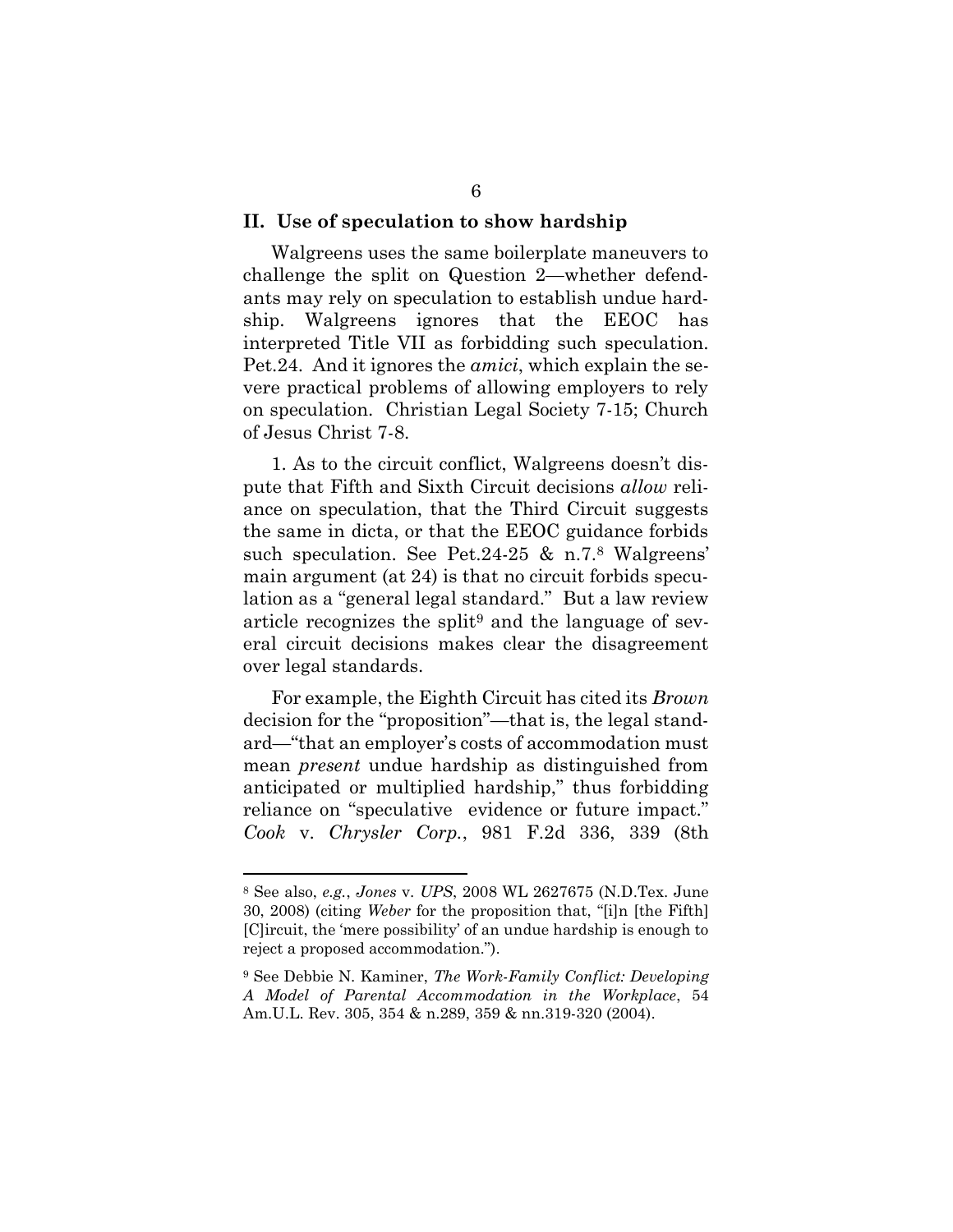Cir.1992) (quoting Brown v. Gen. Motors, 601 F.2d 956, 961 (8th Cir.1979)). This squarely conflicts with the Fifth and Sixth Circuits.

Walgreens attempts (at 24) to distinguish Brown by claiming its holding concerns "anticipated and multiplied hardship," that is, that Brown was concerned only about increased accommodation requests, rather than reliance on speculation. But Walgreens misquotes the holding, which refers to "anticipated or multiplied hardship." 601 F.2d at 961. Walgreens' attempt to limit *Brown* and avoid the split is erroneous.

Other circuits' decisions forbidding the use of speculative or future hardships are likewise widely cited and understood as legal, not fact-specific holdings. See, e.g., EEOC v. Aldi, Inc., 2008 WL 859249 (W.D.Pa. Mar.28, 2008) (citing Ninth and Tenth Circuit holdings).

2. Walgreens alternatively claims (at 25-27) that this case doesn't implicate the split because the decision below found Walgreens' actions were justified by actual hardship. To be sure, the panel justified Walgreens' concern about Patterson's failure to conduct the training on August 21 on the ground that his absence shifted the timing of the training of "the employees in Orlando [who] had to be trained immediately so they could begin handling all of th[e] calls" that began flowing in from Alabama. Opp.25 (quoting Pet.12a). But the panel did not conclude that the shift in timing produced actual harm. Pet.12a. Shifting the timing of the training alone is not an undue hardship absent concrete subsequent consequences, about which there was only speculation—and no evidence whatsoever.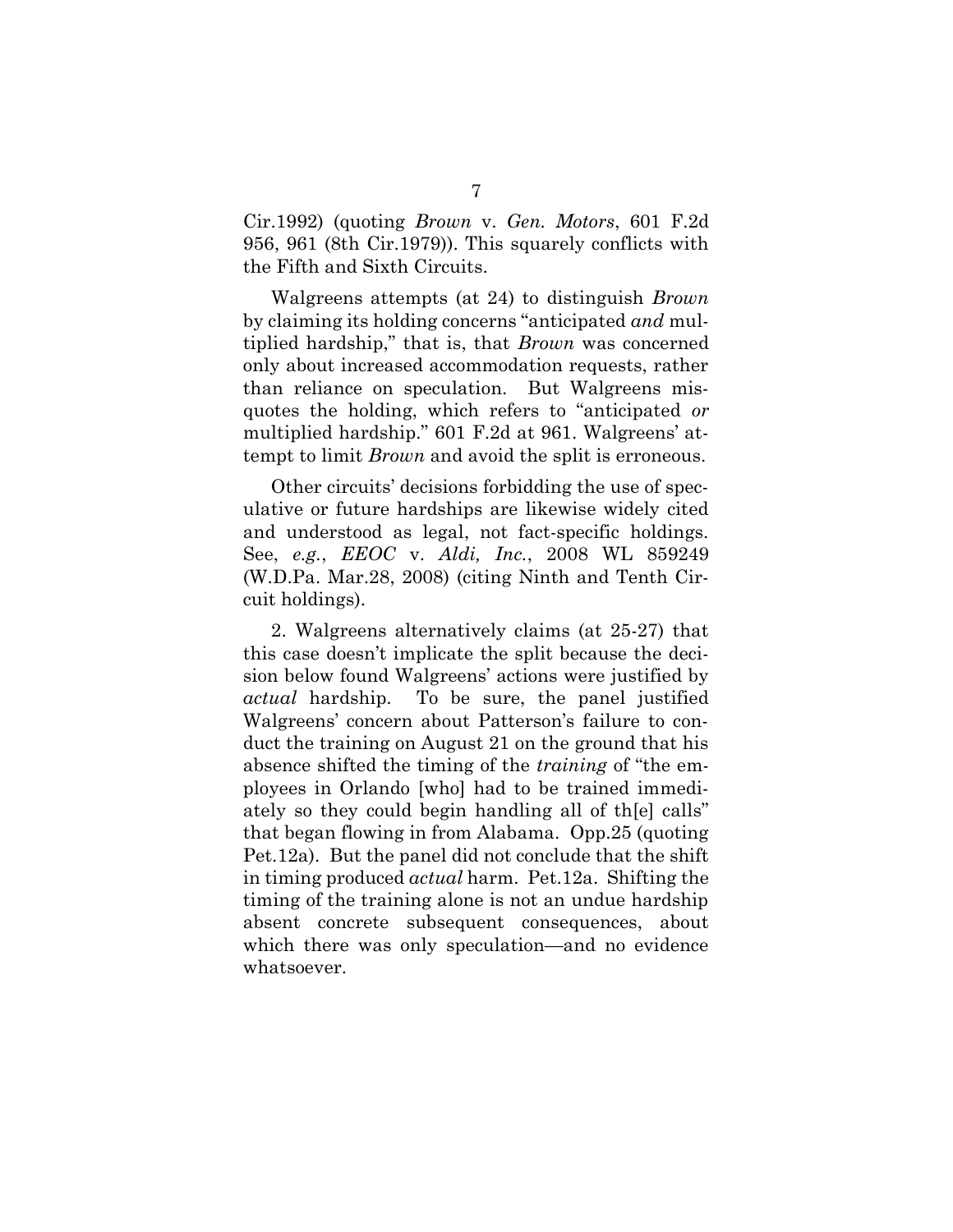Recognizing this logical gap, Walgreens adds, as though from the opinion, an argument that is not there: "Walgreens officials testified at their depositions that although the precise harm could not be quantified, service quality likely was lower during the period of delay." Opp.25. This is not only speculation, it also twists the record, which is probably why the panel didn't assert this point.

Rather, the panel said that "Walgreens decided to [terminate Patterson] because it could not rely on [him] *if* an urgent business need arose that required emergency training" during his Sabbath. Pet.5a. The panel did not say Walgreens terminated Patterson because of any harm that actually resulted from his absence.<sup>10</sup> This focus on what *might* happen in the future was clear speculation.

The circuits are split on this very question: The Fourth, Eighth, Ninth, and Tenth Circuits hold that employers must point to real, concrete harm rather than rely on speculation (such as future weekend training emergencies) to support a claim of undue hardship. Pet.23 (cataloging cases). The Fifth, Sixth and Eleventh Circuits forbid speculation. Pet.23-25.

Because the decision below relied upon speculation about undue hardship, this case squarely presents Question 2—and is therefore a good vehicle for resolving it. The Court should grant review to resolve this legal question, then remand for resolution of any remaining factual disputes, as it did in both Abercrombie, 135 S.Ct at 2034, and Ansonia, 479 U.S. at 71.

<sup>10</sup> Given that Walgreens' own employment policy allowed three absences prior to termination, Doc.60-1:36, and the company met its own deadline for transferring the calls, Pet.7, this claim would be disingenuous.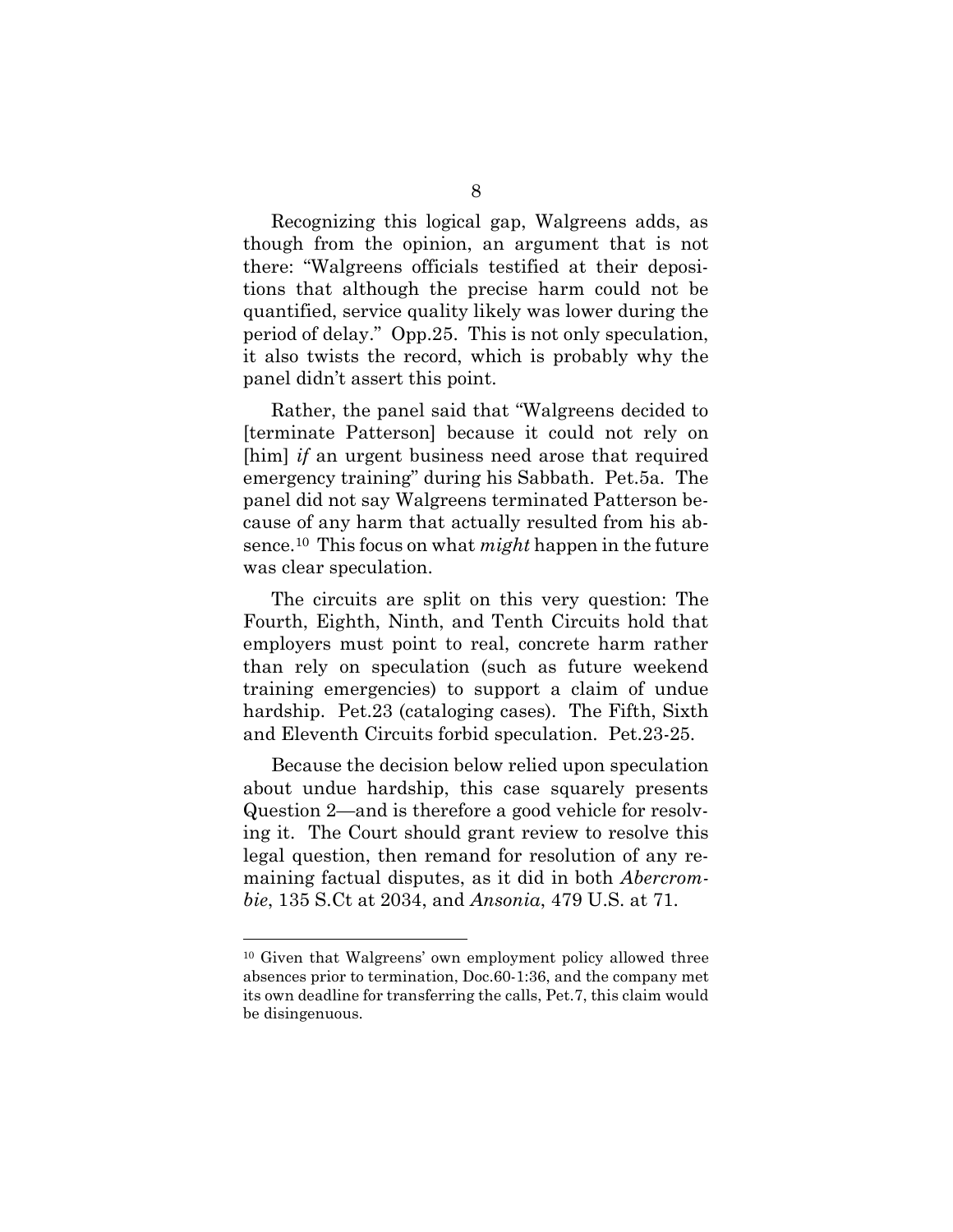### III. Hardison's definition of undue hardship

Walgreens also doesn't dispute that *Hardison*'s undue burden definition is dicta (Pet.2, 28), departs from Title VII's plain text (Pet.28-29), has been criticized by numerous jurists (Pet.34), has been eroded by *Aber*crombie (Christian Legal Society 19-23; Pet.1-5, 12, 23), and is applied in the lower courts in a way that seriously and unjustly harms workers of faith. Pet.33; Church of Jesus Christ 9-10; Christian Legal Society 23-25 & n.6. Hardison's anti-textual, anti-religious character makes it a clear example of "judicial overreach." Kimble v. Marvel Entm't, LLC, 135 S.Ct. 2401, 2415 (2015) (Alito, J., dissenting).

1. Ignoring these points—and especially Justice Thomas' view that *Hardison's* undue hardship analysis is dicta as to Title VII—Walgreens claims stare decisis should nevertheless apply here for three reasons.

Walgreens first claims that, because Congress declined to correct *Hardison* in subsequent amendments or other proposed legislation, this Court should not disavow or repudiate that decision. Apart from this being a merits argument—not a challenge to the importance of the question—and an argument that assumes *Hardison's* comment was a holding rather than dicta, the case Walgreens cites, Kimble, 135 S.Ct. at 2410-2411, is poor support for Walgreen's claim. There, unlike this case, the statute had been "repeatedly amended.]" Id. at 2409-2410. And Title VII's single significant amendment since Hardison—in 1991 did not codify Hardison's "bald act of policy-making." Id. (dissent). Instead, the 1991 Amendments were in response to decisions years after Hardison, such as Wards Cove Packing v. Antonio, 490 U.S. 642 (1989).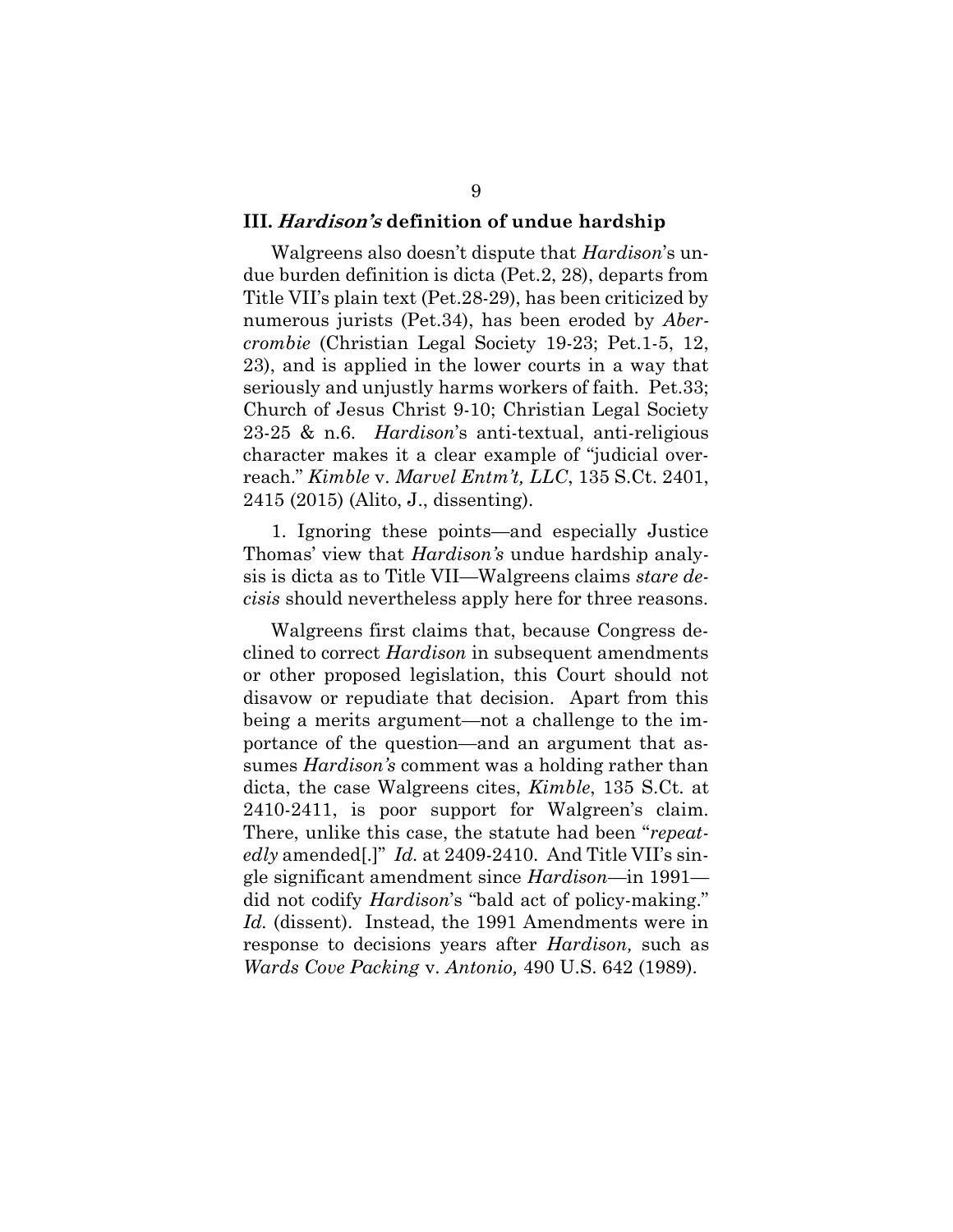Moreover, this Court has overturned old statutory precedent even after Congress modifies a statute. See Cent. Bank v. First Interstate Bank, 511 U.S. 164, 186 (1994) (cited favorably in Kimble, 135 S.Ct. at 2418 (2015) (Alito, J., dissenting)). Every current member of the Court agrees that stare decisis is no absolute bar to overruling statutory precedent. See Kimble, 135 S.Ct. at 2415 ("What we can decide, we can undecide."); id. at 2418 (dissent). Indeed, just last week, four Justices indicated their willingness to revisit what *Hardison* "opined" about the "undue hardship" analysis. See Kennedy (Alito, J., respecting denial of certiorari).

Second, Walgreens claims that employers are relying on Hardison. But stare decisis applies only to holdings, not dicta, and in any event it "accommodates only 'legitimate reliance interest[s].'" South Dakota v. Wayfair, 138 S.Ct 2080, 2098 (2018). Walgreens doesn't dispute that *Hardison* has been used by employers in patently illegitimate ways. See Pet.33 & Appendix; 9, supra. For example, no employer has a legitimate interest in forcing a religious employee to forego a modest facial piercing required by her faith, Cloutier v. Costco Wholesale Corp., 390 F.3d 126, 134-137 (1st Cir.2004), or refusing to prioritize the schedule preferences of religious workers over other workers' nonprotected preferences, Adams v. Retail Ventures, Inc., 325 Fed. App'x 440, 443 (7th Cir.2009).

The latter abuse of *Hardison* occurred here: Patterson was fired for missing his shift for religious reasons, but Alsbaugh was not disciplined because Walgreens prioritized her non-protected needs over Patterson's religious needs. See Pet.8. Employers lack legitimate reliance interests in maintaining such policies—espe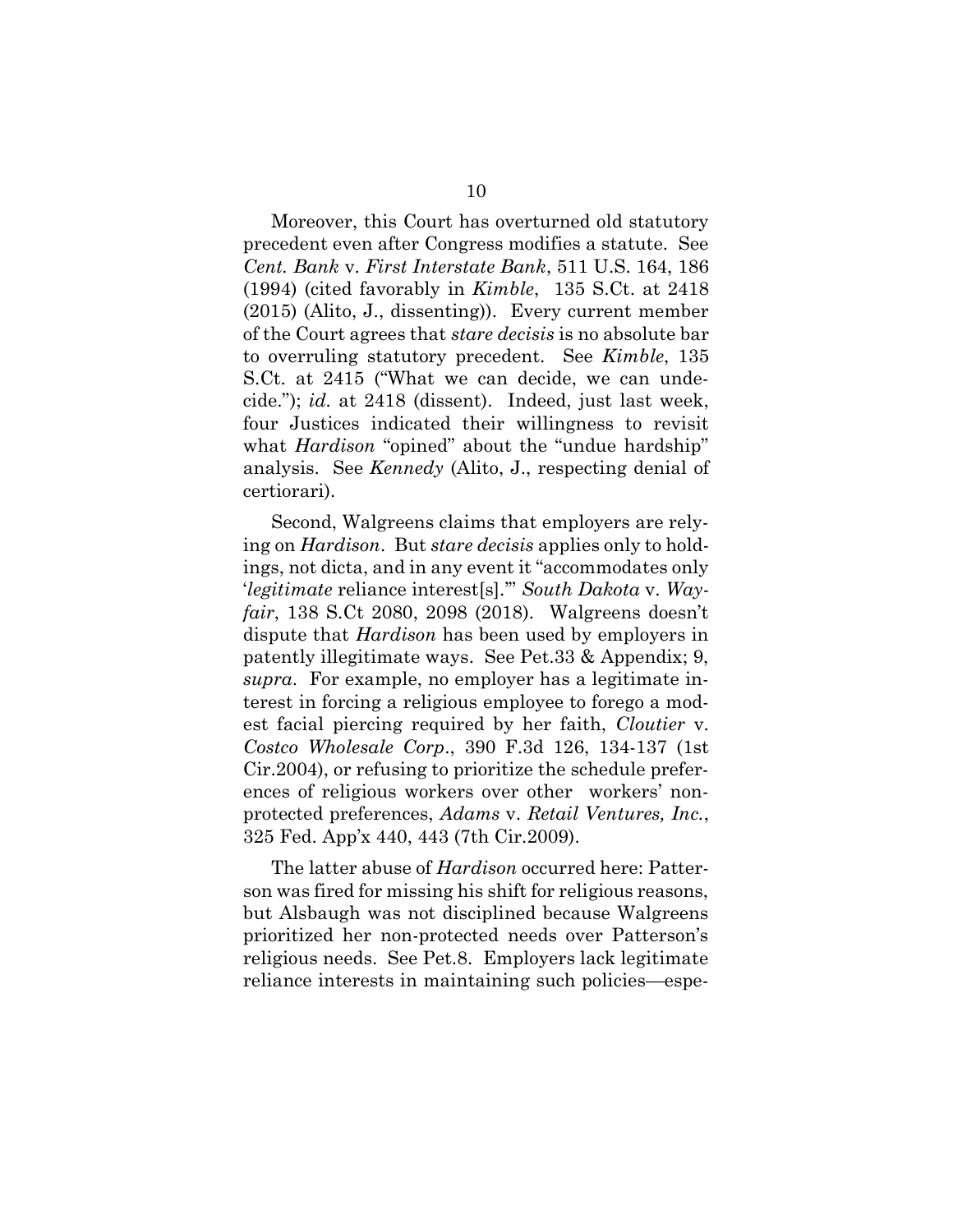cially after Abercrombie's statement that religious employees must receive "favored treatment." 135 S.Ct. at 2034.

Finally, Walgreens claims that Patterson's survey of summary judgment cases in the lower courts is irrelevant because "[a]n employee … is more likely to vindicate that claim via a settlement or a trial." Opp. 31. But that ignores Hardison's effect in ensuring that employers, even though they bear the burden of proof on their affirmative defenses, can almost always survive a summary judgment motion by claiming more than a de minimis cost. See Pet.31. Walgreens provides no evidence refuting the logical link between Hardison's employer-friendly de minimis standard and the employer-friendly outcomes catalogued. That so few *employees* move for summary judgment on undue hardship merely shows that Hardison makes summary judgment in an employee's favor so unlikely that it is rarely worth the attempt.

2. Walgreens also wrongly contends (at 30) that a higher standard for undue hardship would be "nebulous" and "unworkable." In fact, employers regularly comply with higher undue hardship standards under the ADA and state laws that depart from Hardison. See 42 U.S.C. 12111(10); Pet.29 & n.11; Cal.Gov.Code 12926(u), 1294 (l). These statutes offer one compelling approach to applying Title VII's "undue hardship" standard—requiring that the employer show at least a "significant difficulty or expense." 42 U.S.C. 12111(10). As nearly thirty years of experience shows, these standards are concrete—not "nebulous"—and entirely workable. See, e.g., Barnett, 535 U.S. at 402 (lower courts reach "functionally similar" results under "significant difficulty or expense" standard).